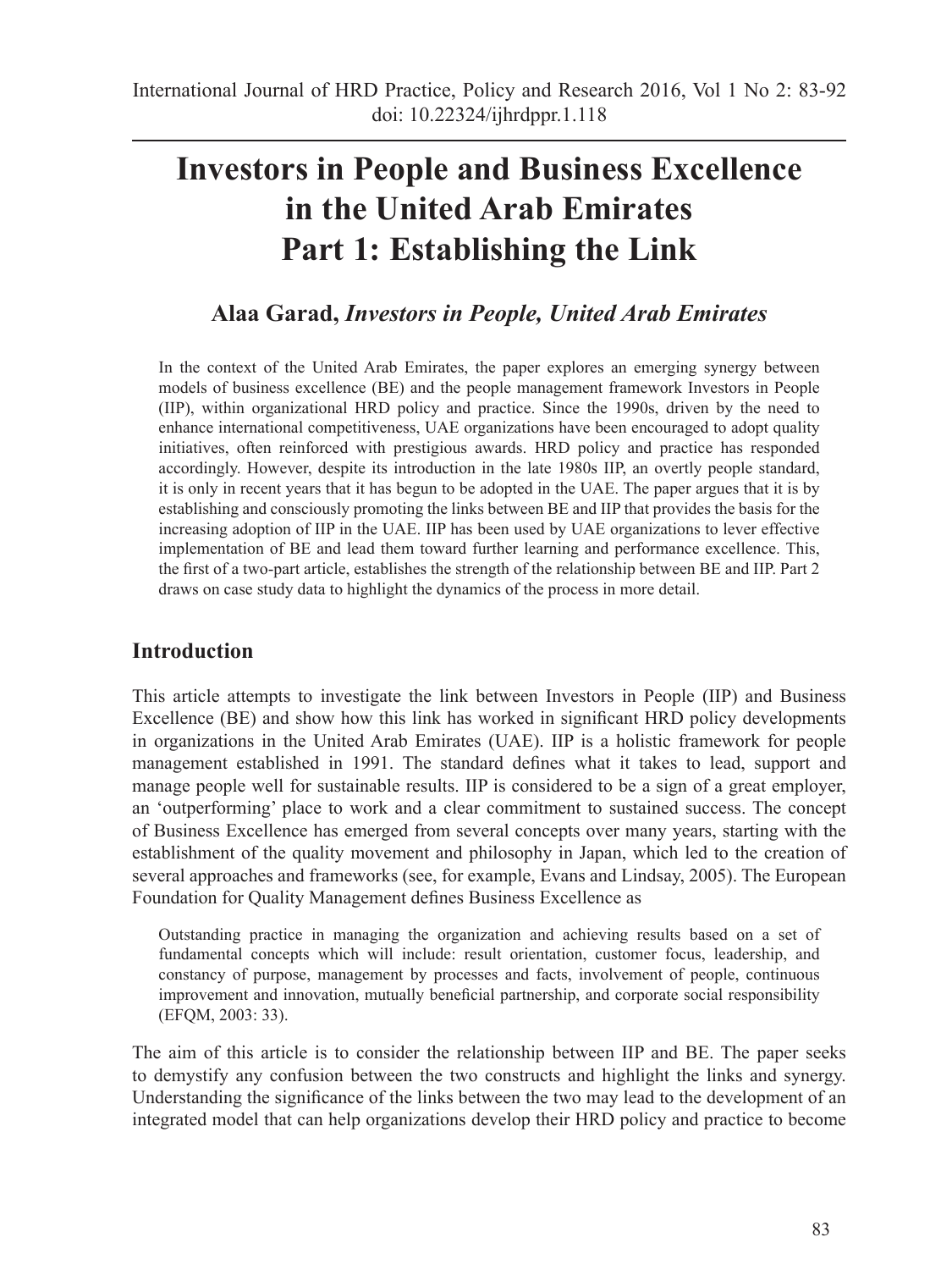high performing organizations and achieve strategic organizational goals. The paper considers the evidence of increasing integration in terms of policy application within the UAE. The article begins with a consideration of the UAE context and how excellence-related programmes became crucial to the country's economic development and advancement. Both IIP and BE are explained and key links considered before an integrated model is introduced. A second paper will provide more detailed case study data from the UAE on how IIP and BE have been applied in an integrated process.

## **The United Arab Emirates**

As the UAE has embarked on business excellence as a strategy for government agencies as well as the private and third sectors, it is useful to shed the light on this journey. The UAE occupies an area roughly the size of Portugal along the south-eastern tip of the Arabian Peninsula. Fourfifths of the UAE is desert, yet it is a country of contrasting landscapes. The current population of the UAE is 9,267,216 which is equivalent to 0.12% of the total world population. The UAE ranks number 93 in the list of countries by population. The total land area is 83,637 Km2 (32,292 sq. miles). with a population density of 287 people per square mile. 89.5% of the population is urban (8,371,435 people in 2016) while the median age in the United Arab Emirates is 33.5 years.

The UAE is a federation of seven emirates: Abu-Dhabi, Dubai, Sharjah, Ajman, Umm Al-Qaiwain, Ras Al-Khaima and Fujairah. The order in which they are listed here is based on a clockwise progression around the country, starting from Abu-Dhabi, which occupies the southern sector and is also the federal capital. The Federal Government deals with matters of national importance such as foreign affairs, security and defense, nationality and immigration issues, education, currency, postal, telephone and communication services, air traffic control and aircraft licensing, together with certain special topics delegated to it, such as labour relations, banking, the delimitation of territorial waters and the extradition of criminals (UAE Interact, 2016).

Since the early 1990s the UAE has embarked on several initiatives to foster its economy and its competitiveness in the international environment. Excellence-related programmes are among these initiatives. Each one of the seven emirates have established a programme or an award to reinforce the culture of excellence and to bring in the best practices to their organizations. Adopting and implementing quality in government entities has been mandated by the government, i.e. the governmental entities have to conduct self-assessment against the award criteria, which must, then, be submitted for formal assessment by independent assessors, commissioned by the award offices. Table 1 indicates twelve awards developed and offered since 1993. All share characteristics of fundamental principles i.e., adding value to customers, creating a sustainable future, developing organization capabilities, harnessing creativity and innovation, leading with vision, inspiration and integrity, managing with agility, succeeding through the talent of people, and sustaining outstanding results (Figure 1).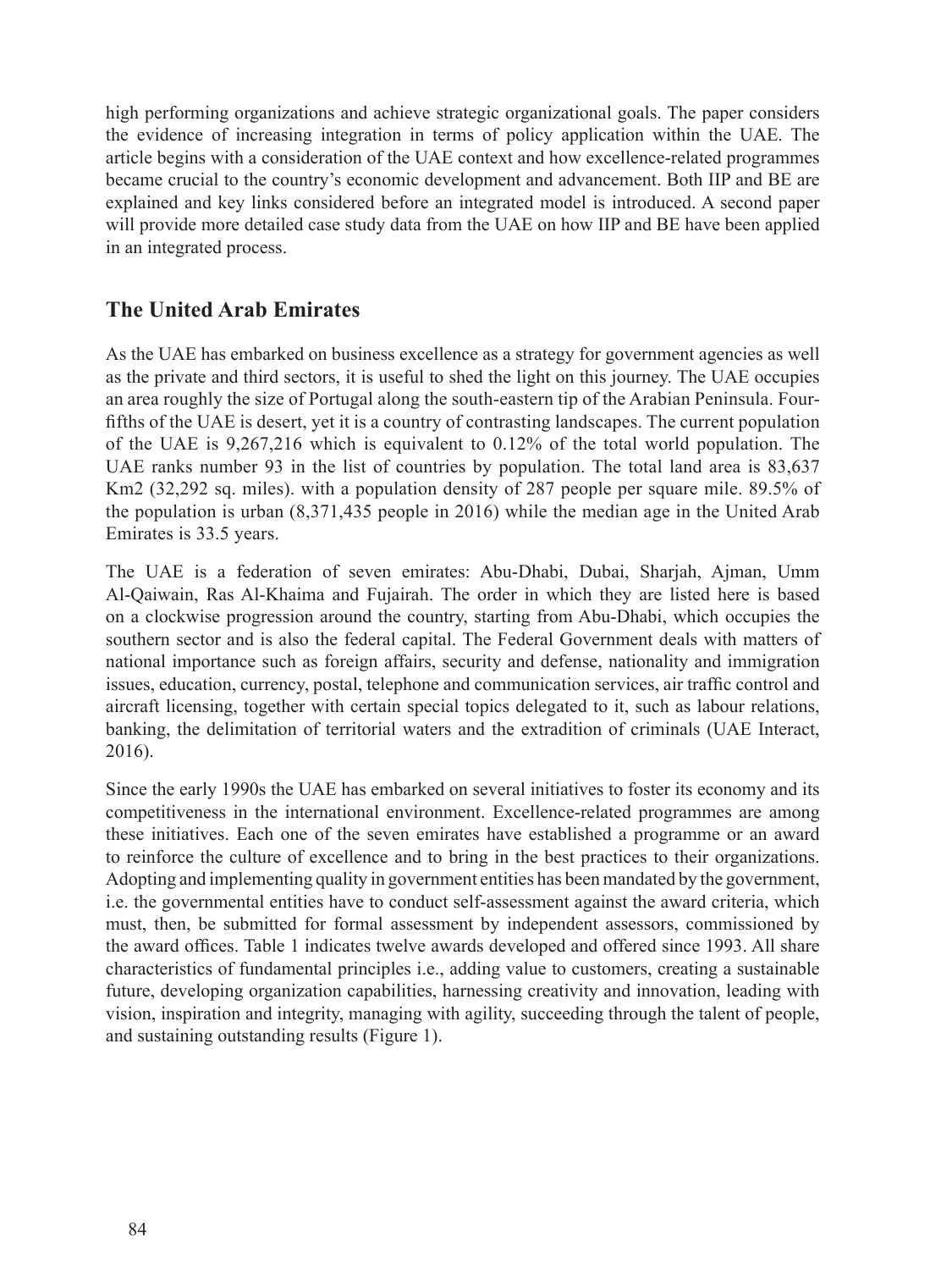| Sr.            | <b>Award / Programme</b>                                  | <b>Started</b> | <b>Sector</b>  |
|----------------|-----------------------------------------------------------|----------------|----------------|
| 1              | Sharjah Economic Excellence Award                         | 1993           | Private Sector |
| 2              | Dubai Quality Award                                       | 1994           | Private Sector |
| 3              | Dubai Government Excellence Programme                     | 1998           | Government     |
| $\overline{4}$ | Dubai Human Development Award                             | 2001           | All Sectors    |
| 5              | Sheikh Hamdan Educational Excellence Award                | 1996           | Education      |
| 6              | Sheikh Khalifa Industrial Excellence Award                | 1997           | Industry       |
| 7              | Sheikh Khalifa Excellence Award                           | 1999           | Private Sector |
| 8              | Sheikh Sagre Government Excellence Programme              | 2004           | Government     |
| 9              | Sheikh Mohamed Bin Rashid Business Award                  | 2005           | Private Sector |
| 10             | Sheikh Mohamed Bin Rashed Government Excellence Programme | 2007           | Federal        |
| 11             | Abu-Dhabi Award for Excellence in Government Performance  | 2007           | Government     |
| 12             | Ajman Excellence Award                                    | 2008           | Government     |

Table 1 - Key Quality and Excellence Awards in the United Arab Emirates



Fig 1- Fundamental Principles of Business Excellence (Source: EQFM, 2012)

## **Investors in People and Business Excellence**

#### *The IIP model/framework*

The IIP framework was developed in 1989 and the first assessment conducted in 1991. The standard comprises nine indicators (dimensions). The indicators revolve around the organization's ambition as a central focus for the organization and are grouped under three perspectives as shown in Table 2.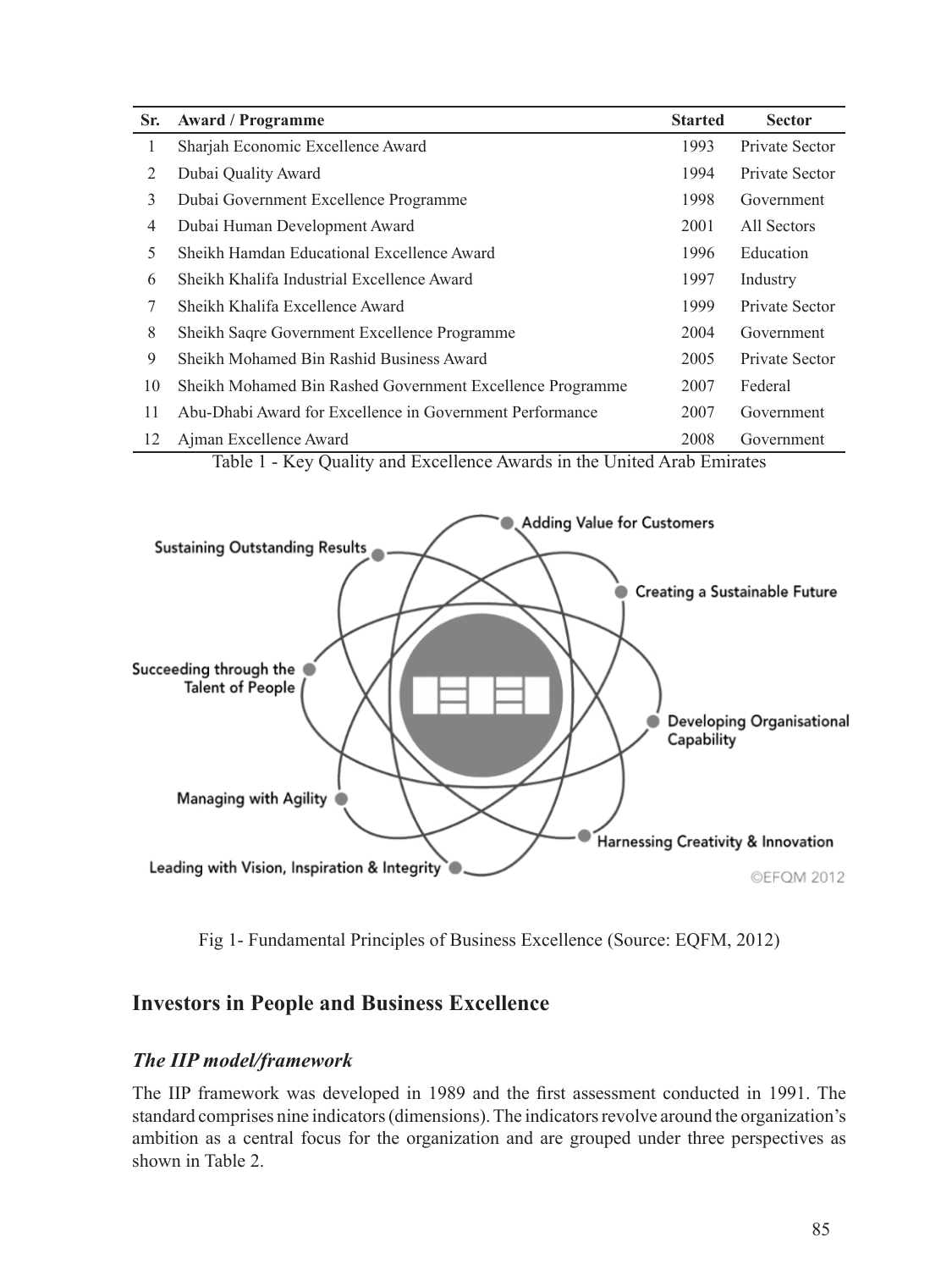| <b>Perspective</b>                                                      | <b>Indicator</b>                                                                                                        |  |  |  |  |  |
|-------------------------------------------------------------------------|-------------------------------------------------------------------------------------------------------------------------|--|--|--|--|--|
| Leading                                                                 | Leading and inspiring people<br>Living the organisation's values and behaviours<br>٠<br>Empowering and involving people |  |  |  |  |  |
| Supporting                                                              | Managing Performance<br>٠<br>Recognizing and rewarding high performance<br>٠<br>Structuring work<br>٠                   |  |  |  |  |  |
| Improving                                                               | Building capability<br>٠<br>Delivering continuous improvement<br>Creating sustainable success                           |  |  |  |  |  |
| $S_{\text{out}}$ , Adopted from Investors in Deeple Standard (IID 2015) |                                                                                                                         |  |  |  |  |  |



The fourth perspective, the overarching 'organization ambition', is illustrated at the centre of Figure 2.



IIP Standard, 2015 Figure 2 - Investors in People Indicators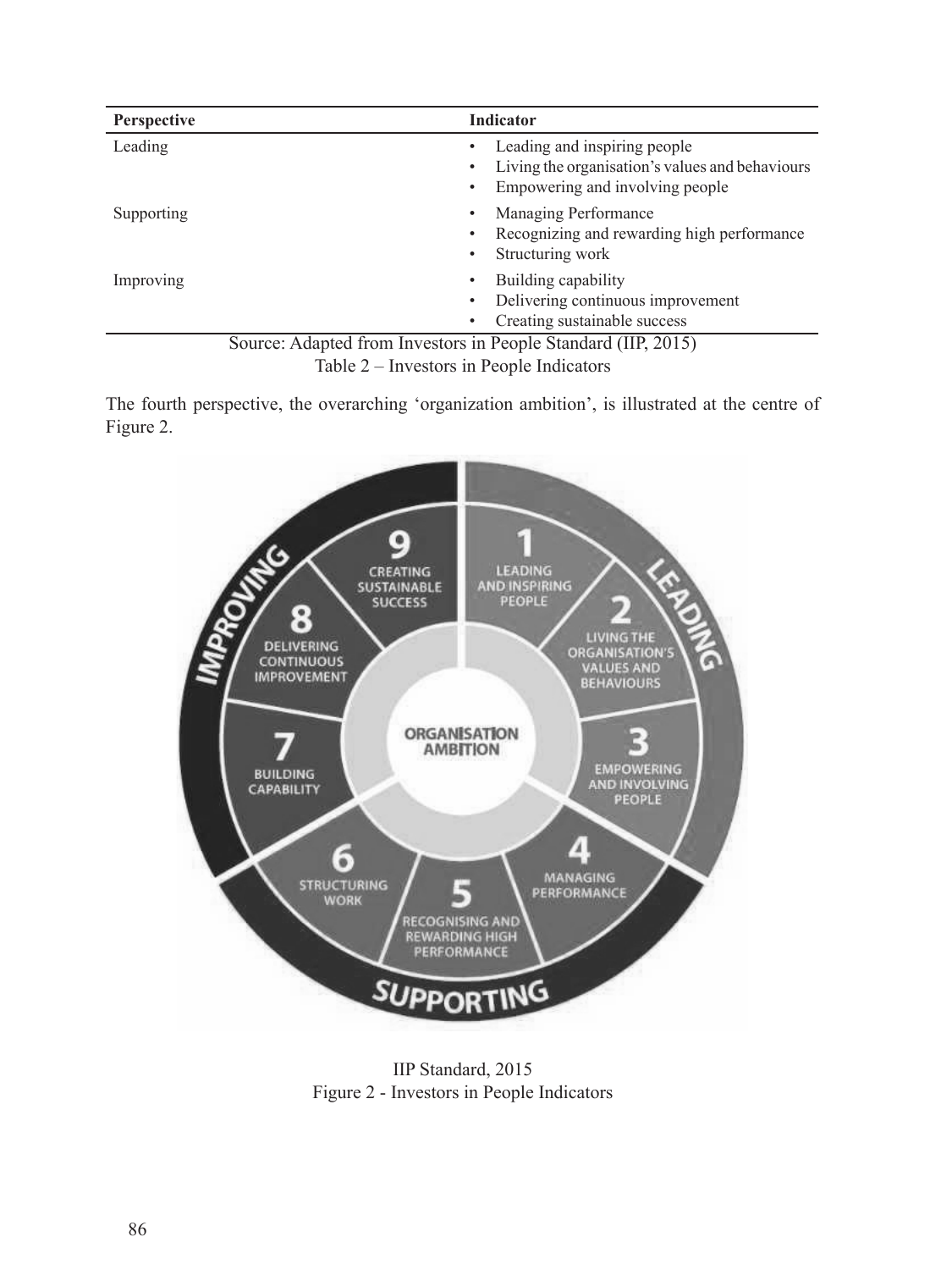Examining each of the four perspectives i.e. Leading, Supporting, Improving and Organization Ambition, in more detail:

**1) Leading:** creating purpose in a changing environment, whilst motivating through change, have become essential skills for many roles. High performing organizations foster leadership skills at every level of the organization to deliver outstanding results. There are three indicators under this perspective that cover the clarity of vision and purpose and how good leaders in the organization inspire employees to perform (IIP, 2015).

**2) Supporting:** sustainable organizations use flatter structures to enable faster decision-making, agility and customer focus. The three indicators under this perspective cover the way in which people are supported to perform through the way jobs are designed, reward is structured, performance is managed, and the degree of autonomy people have to make decisions (IIP, 2015).

**3) Improving:** a philosophy of continuous improvement is at the heart of the Standard, It argues that constant adaptation, flexibility and continuous improvement feature heavily in the very best organizations. Furthermore, being a sustainable organization means developing capabilities, resources and plans for tomorrow. "*It means fostering innovation to constantly find new ways to achieve the ambition of the organization*" (IIP, 2015: 5).

**4) Organization Ambition:** investing in people is meant to improve performance. Therefore, the aims and ambitions of the organization, are at the heart of the IIP framework. As such the nine indicators are built from an understanding of this ambition to test the alignment of purpose across the employees and the extent to which practices are driving positive results (IIP, 2015).

In early 2016, the sixth version of the standard was launched internationally and this seeks to lever IIP as an Organizational Development (OD) Framework rather a mere ''HR' standard.

According to the UK Commission for Employment and Skills (UKCES) and Investors in People International, there are over 13,500 IIP-accredited organizations throughout the United Kingdom (the Cradle of IIP) plus 631 IIP-accredited organization, spread over 79 countries (announced during the launch of Generation Six of IIP Model on 15th September, 2015).

#### *The BE model/framework*

According to Evans and Lindsay (2005), the concept of BE has emerged from several concepts over many years, starting with the establishment of the quality movement and philosophy in Japan, which led to the creation of several approaches and frameworks. Bohoris (1995) stated that several national and regional quality awards have been established to promote quality and serve as models for TQM. Three of the most widely used are the Deming Prize in Japan, the Malcolm Baldrige National Quality Award in the USA and the European Foundation for Quality Management (EFQM) Business Excellence Award. The Business Excellence Model (BEM) (Figure 3) assumes that, in order to sustain excellence, organizations assess and review their approaches and mechanisms regularly and question themselves. Learning is considered a core element in the model's structure and its assessment mechanism. Auluck (2002) describes the BEM as a powerful tool that assesses organizational performance, provides a framework for identification of improvement areas and offers a process for continuous learning.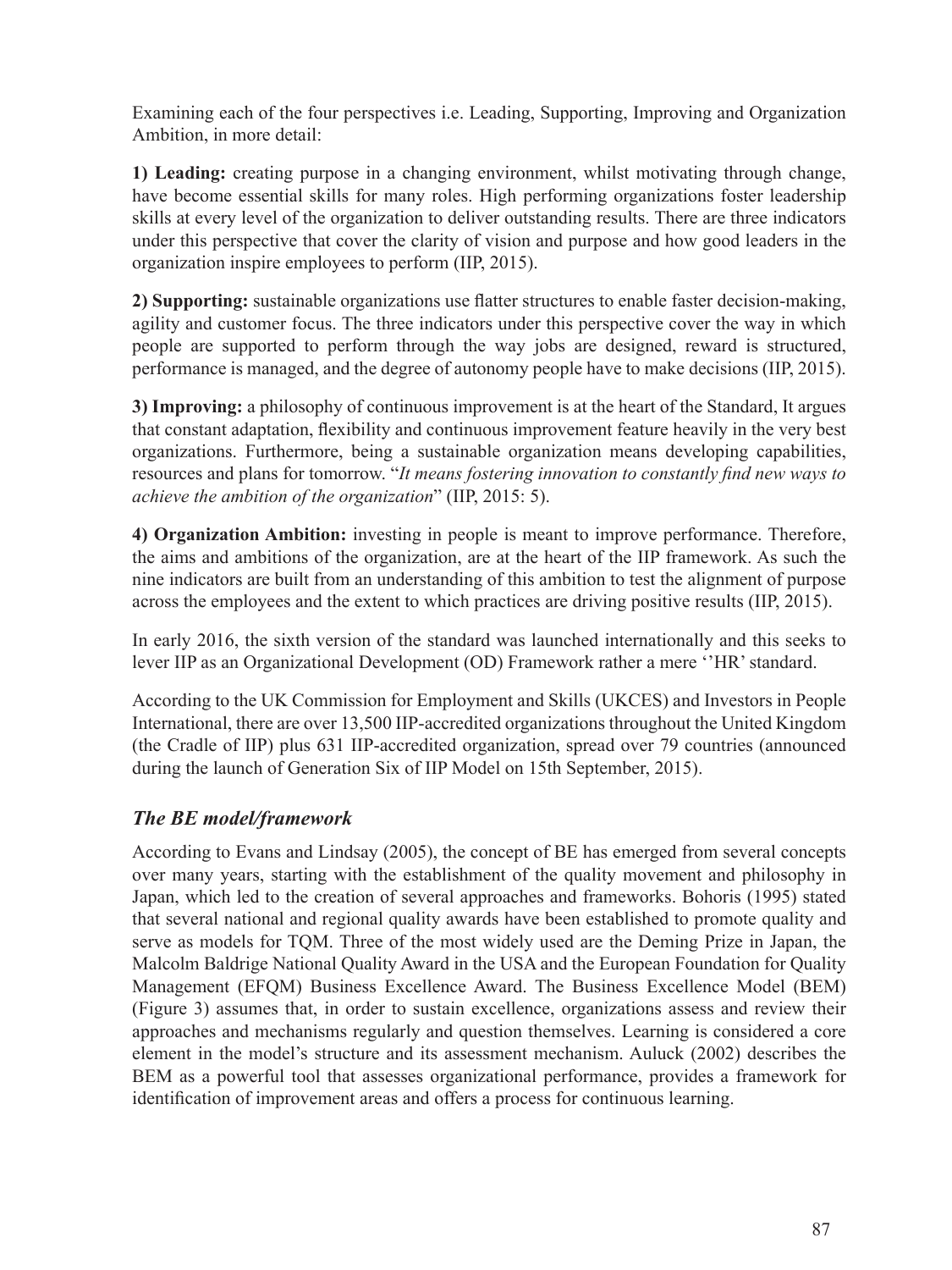

Figure 3 EFQM Business Excellence Model (Source: EFQM, http://www.efqm.org)

Clearly there are areas of overlap and commonality between the frameworks of BE and IIP. Table 3 seeks to show the links between IIP and BE on a holistic level; the nine indicators (criteria) that form IIP have been exhibited on vertical axis of the table, while the nine criteria that form EFQM have been exhibited on the horizontal axis. In the matrix a degree of significance is allocated to each intersection. One star means slight significance, two stars means moderate significance and three stars means strong significance. Summing the total number of stars provides a proxy measure of where the link is strongest.

| <b>IIIP/BEN</b>                                        | Leadership | <b>Strategy</b> | People | Partnership<br>۶<br><b>Resources</b> | Services<br>Processes,<br>Products<br>Š, | <b>Results</b><br>People | <b>Results</b><br>Customer | Society<br><b>Results</b> | <b>Results</b><br><b>Business</b> | Weigh |
|--------------------------------------------------------|------------|-----------------|--------|--------------------------------------|------------------------------------------|--------------------------|----------------------------|---------------------------|-----------------------------------|-------|
| 1. Leading $&$ inspiring people                        |            | ***             | ***    |                                      |                                          | $* *$                    | *                          | *                         | $* *$                             | 15    |
| 2. Living the organization's values<br>and behaviours. |            | **              | ***    | $\ast$                               | *                                        | ***                      | $* *$                      | $\ast$                    | ***                               | 19    |
| 3. Empowering $&$ involving people.                    | ***        | $\ast$          | ***    | $\ast$                               | **                                       | ***                      | *                          | *                         | $*$                               | 16    |
| 4. Managing performance.                               |            | $\ast$          | $\ast$ |                                      | *                                        | $\ast$                   |                            |                           | $\ast$                            | 6     |
| 5. Recognizing & rewarding high<br>performance         | **         | $\ast$          | ***    |                                      |                                          | ***                      |                            |                           | $* *$                             | 11    |
| 6. Structuring work                                    |            | $\ast$          | $\ast$ |                                      | ***                                      | *                        | *                          |                           | $\ast$                            | 8     |
| 7. Building capability                                 | **         | $\ast$          | ***    |                                      | *                                        | ***                      |                            |                           | $\ast$                            | 11    |
| 8. Delivering continuous<br>improvement                | *          | $\ast$          | $\ast$ |                                      | ***                                      | $* *$                    | $* *$                      | $\ast$                    | ***                               | 14    |
| 9. Creating sustainable success                        | *          | $\ast$          | $\ast$ | $* *$                                | $**$                                     | ***                      | $**$                       | **                        | ***                               | 17    |
| Weigh<br>1.7711774                                     | 16         | 12              | 19     | 4                                    | 13                                       | 21                       | $\boldsymbol{9}$           | 6                         | 17                                |       |

Key: \* Slight significance; \*\* Moderate significance; \*\*\* Strong significance

Table 3 - Links between BE Model and IIP Model

Thus from the perspective of Business Excellence the most significant links with IIP are at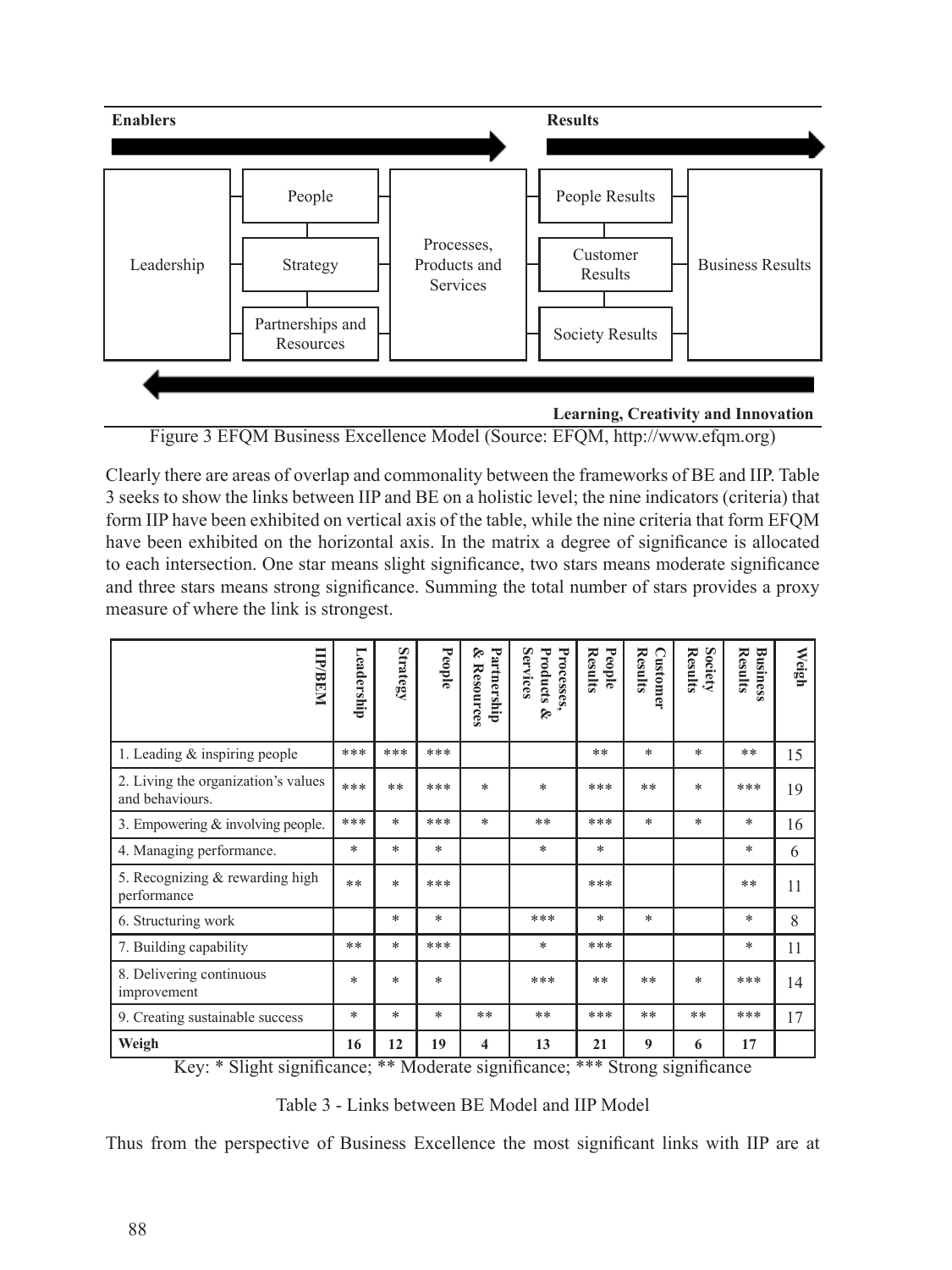'People Results' (21), 'People' (19), 'Business Results' (17), and 'Leadership' (16). From an IIP perspective, the strongest relationships with BE are evident at 'Living the Organization's Values and Behaviours' (19), 'Creating Sustainable Success' (17), 'Empowering and Involving People' (16) and 'Leading and Inspiring People' (15). Such links suggest that focusing and prioritizing resources on these specific areas can help organization to optimize its resources, achieve and sustain excellent business results.

Part 2 of this article will seek to bring further clarity and empirical evidence on the relationships discussed above.

# **Policy Implementation in the UAE**

In 2001, the Department of Economic Development in Dubai attempted to introduce IIP in the UAE. However, this initiative was unsuccessful. During this time, the focus of  $UKCES<sup>1</sup>$  was promoting the IIP model within the UK and there was no mechanism in place to administer the growth internationally. Further efforts, by the author, to promote IIP in the UAE commenced in 2009. Then, in 2011 acquisition of a partnership license from the International Quality Centre2 (based on signed agreement on April 2011) enabled IIP services to be promoted and delivered throughout the UAE. Informed by hands-on experience, as an EFQM assessor and practitioner, the links between IIP and BEM became increasingly apparent. It was felt that IIP could leverage effective implementation of EFQM and lead organizations towards further learning and performance excellence.

Underpinning this promotion was the link between IIP and BEM, developed above. IIP fits into the quality awards and the most common business frameworks and tools that are adopted in the UAE and other Gulf Countries. This is because of its focus on people and the consideration that people's engagement is a critical success factor in change and improvement initiatives (see also Figure 4). It will be noted that the Figure includes several of the awards outlined in Table 1 and adds other significant quality and business assessments, such as ISO 9001 and six sigma.

Thus, in 2011 IIP had its formal introduction to the region which led to the promotion of the standard throughout the UAE. When presented to the Department of Economic Development, with the links between the BEM and the IIP framework highlighted, it received high attention and support. This support was translated into establishing the UAE Award for Investing in People. Some of the key government leaders decided to implement IIP jointly with EFQM in their organizations. Departments involved include the: Emirates Identity Authority, the Ministry of Infrastructure, the Dubai and the Abu Dhabi Police, the Abu Dhabi Accountability Authority, the Dubai Chamber of Commerce, Dubai Water and the Electricity Authority and Department of Transport.

The motive for public agencies to adopt IIP was to use it as an enabler towards effective implementation of a European Foundation for Quality Management (EFQM). IIP aligns with BEM especially in relation to the EFQM factors of Leadership, Strategy, People, People Results, Key Results and Society Results and which form approximately 60% of EFQM criteria.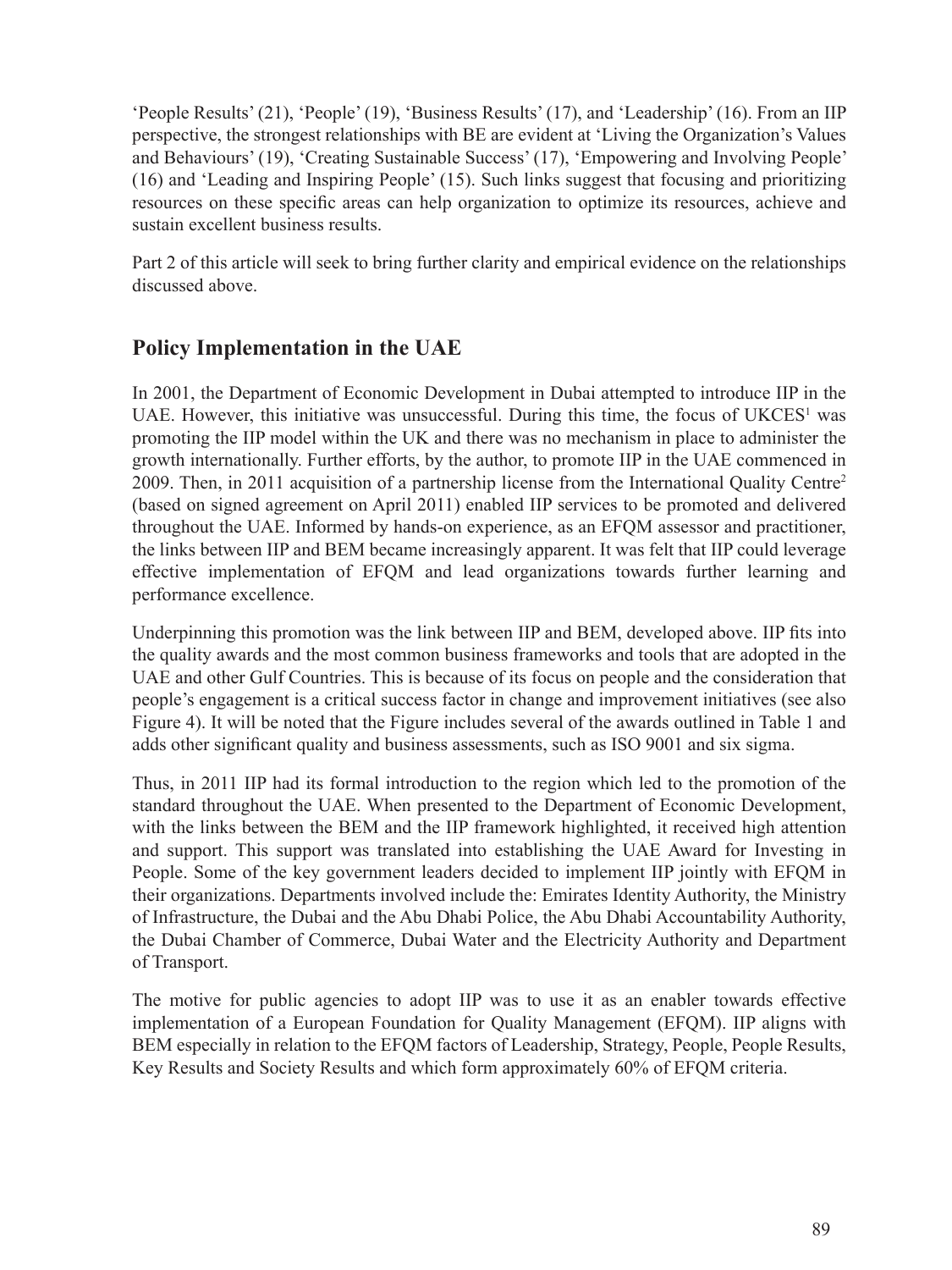Sheikh Sagr Govt. Excellence Award Sheikh Khalifa Excellence Award

Duhai Human Dev Award

**Dubai Quality Award** 

ISO 9001:2015 Six Siama **Joint Commission Accreditation Balanced Scorecard** 



**EFOM Excellence Model** 

**Aiman Excellence Award Customer Service Excellence Business Process Re-engineering** Abu Dhabi Govt, Excellence Award

Dubai Govt. Excellence Award

Figure 4 – IIP as a Strategic Fit with other Business Excellence Frameworks and Tools

The business result at the above mentioned public agencies such as the Ministry of Culture and Knowledge Development, the Ministry of Infrastructure and the Emirates Identity Authority have been impressive and led to them receiving the highest government recognition represented in Sheikh Mohamed Bin Rashid Government Excellence Award and Dubai Government Excellence Program Award. The interest in IIP has not been limited to government agencies but has also been widely adopted by the private sector especially in hospitality, education and healthcare sectors. Since its inception in the UAE, over 40 organizations has embarked on IIP, twelve of them have attained and sustained the accreditation while as of today there are 23 companies working with IIP and in the pipeline for assessment.

The emerging success of IIP in the UAE can be attributed to seven key factors:

- Support and commitment towards investing in people and excellence by leaders at government agencies.
- Awareness of policy-makers about adopting system thinking approach.
- Strong belief that 'it is all about people'.
- Simple process of diagnosis and implementation of IIP where there is no 'piles' of paper work or 'ticking' the boxes kind of work.
- Availability of Arabic translation of the model and its requirements.
- High maturity of the business atmosphere due to using EFQM criteria and tools which helped in fast understanding of IIP requirements and its links with EFQM and other business excellence instruments.
- The focus on organizational learning that led to enhancing business performance and growth.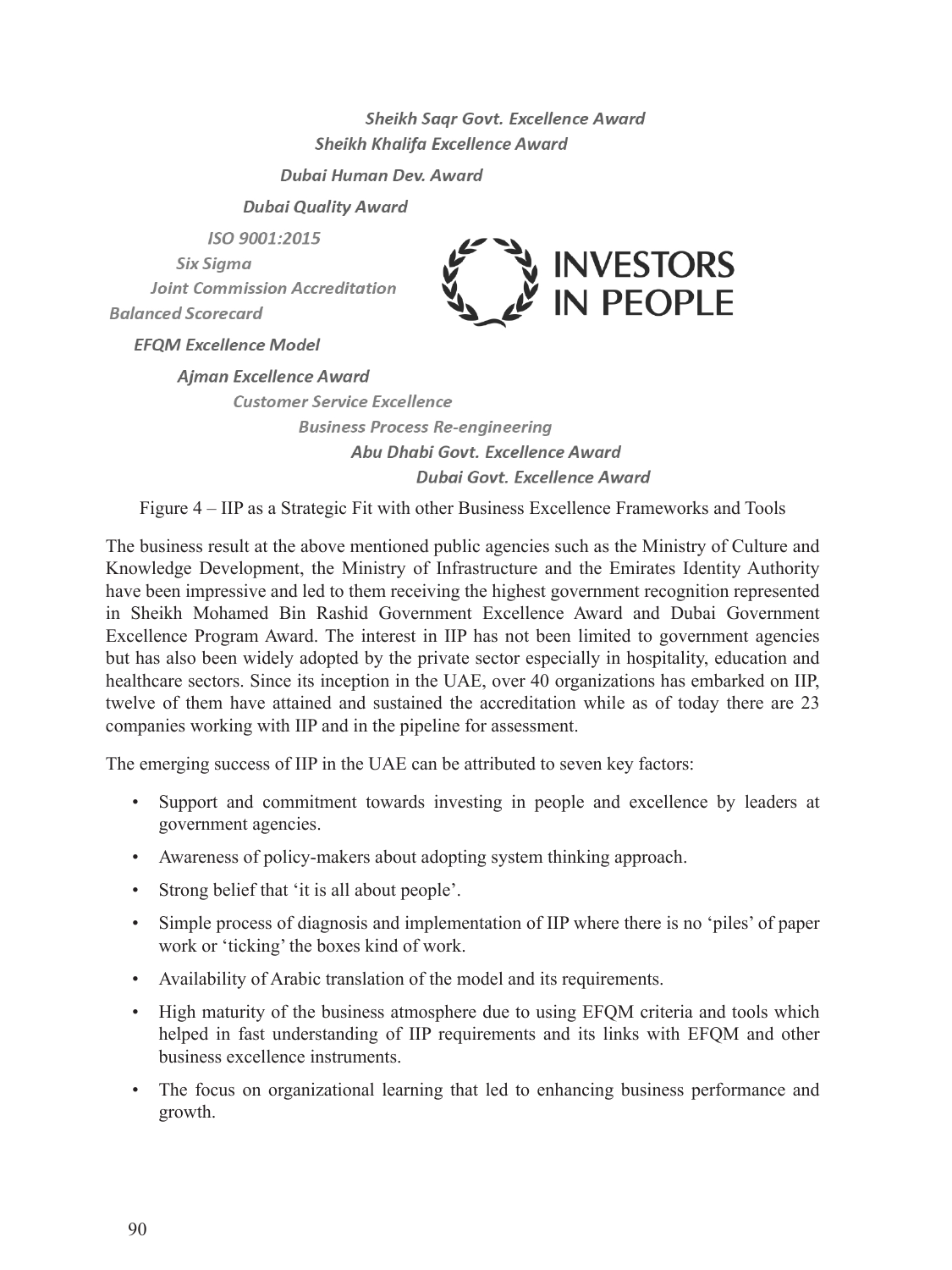# **Towards an Integrative Model**

At this point in the development of an integrative link between IIP and BE one illustration is made to capture the link in term of actual organizational policy and practice. In February 2016 The Millennium Corniche Hotel in Abu Dhabi committed to IIP. It recognized that IIP could both consolidate and further advance the hotel's policy of continuous improvement. According to the hotel's General Manager:

We have used IIP to cement our hotels strive for continuous improvement. Alongside IIP, using internationally recognized accreditations such as ISO 9001/14001/18001/22000, we are striving to achieve a stable culture of quality assurance and excellence. In an increasingly unstable market, locally and internationally, the implementation of these established quality initiatives allows us to continue on our journey of excellence.

The Hotel not only achieved IIP accreditation in 2016 but also won the international IIP Newcomer Award for 2016. The hotel has adopted IIP as they found it the right approach to "cement" what they had accomplished in quality management and business excellence. One of the major gains of adopting IIP, was the focused Learning and Development activities through direct alignment to the hotel strategic objectives. As an example the hotel invested approximately AED 50,000 in 'cross-selling' programmes which resulted in AED 600,000 revenue. Measuring the investment in Learning and Development is a requirement in both domains, i.e. IIP and BE.

When identifying and establishing areas requiring improvement and planning rectification, we realized that IIP would be a great mechanism to drive positive change as well a platform to further educate our people and develop their thought process — IIP has allowed to us to understand and communicate the value gained from investing in Learning and Development (IIP, 2016).

If we assume that the two components (IIP and BEM) are working together as gears to leverage high performance in UAE organizations, the challenge is to further understand the dynamics of the motion of these gears, which gear impacts the others, how, when and why (Figure 5).



Figure 5 – The Two Gears; BEM and IIP

From a policy and practice point of view, those areas of significant links among the standards should be the focus for organization's senior management for sustainable excellence and growth. From a research point of view, the same areas should be subject for generating empirical